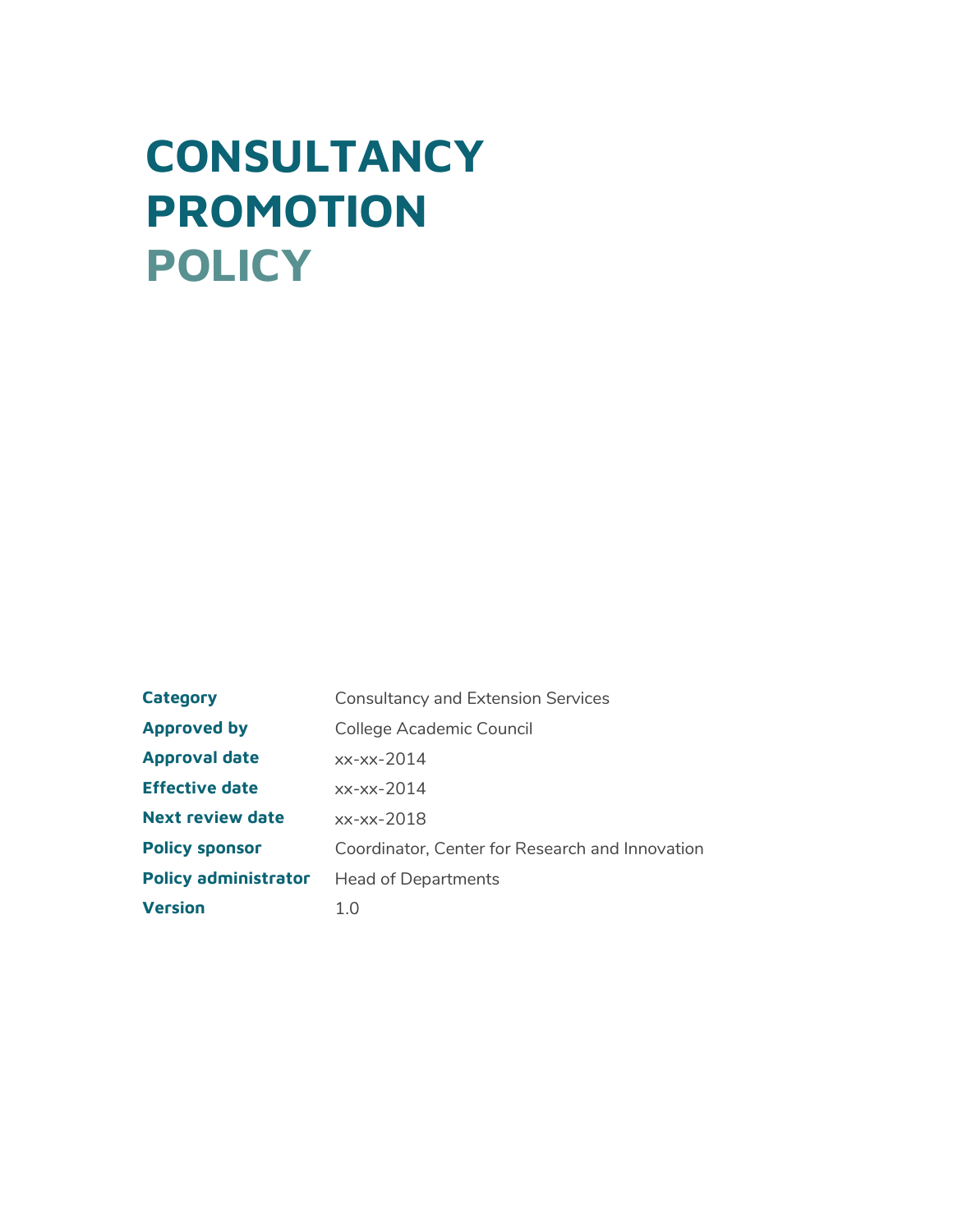### **Purpose**

KSRM College of Engineering (College) has a perfect match of expertise and facilities for executing industrial consultancy projects. The departments and research centers have faculty with varied expertise in wide ranging areas of specialization. The laboratoris have modern equipment to conduct standardised tests. Over the past years the College has served a large number of clients including central, state, public and private sector agencies and industries. The purpose of this policy is to establish procedures for promoting and conducting consultancy projects

### **Scope and Limits**

This policy applies to all persons participating and conducting consultancy and extension activities under the auspices of the College

## **Policy Statements**

#### 1. **Objectives**:

- a. Promoting industry-institute relationships through consultancy projects
- b. Identify and provide technology solutions to local needs
- c. Provide access to modern lab facilities, expertise and technology available in College to local industries/agencies
- d. Dissemination of information through workshops/seminars on current trends and research
- e. Commercialization and monetization of intellectual assets

#### 2. **Consultancy Procedures**:

#### a. Categorization:

- i. Standard Consultancy Services: These are assignments that can be executed readily utilizing the professional knowledge and expertise of the faculty and facilities of the Colleges, including standardised engineering tests, analysis and design jobs
- ii. Consultant Services: These are assignments where an agency enlists faculty as consultants any aspect of interest for a specific duration. An MoU shall be made between College and the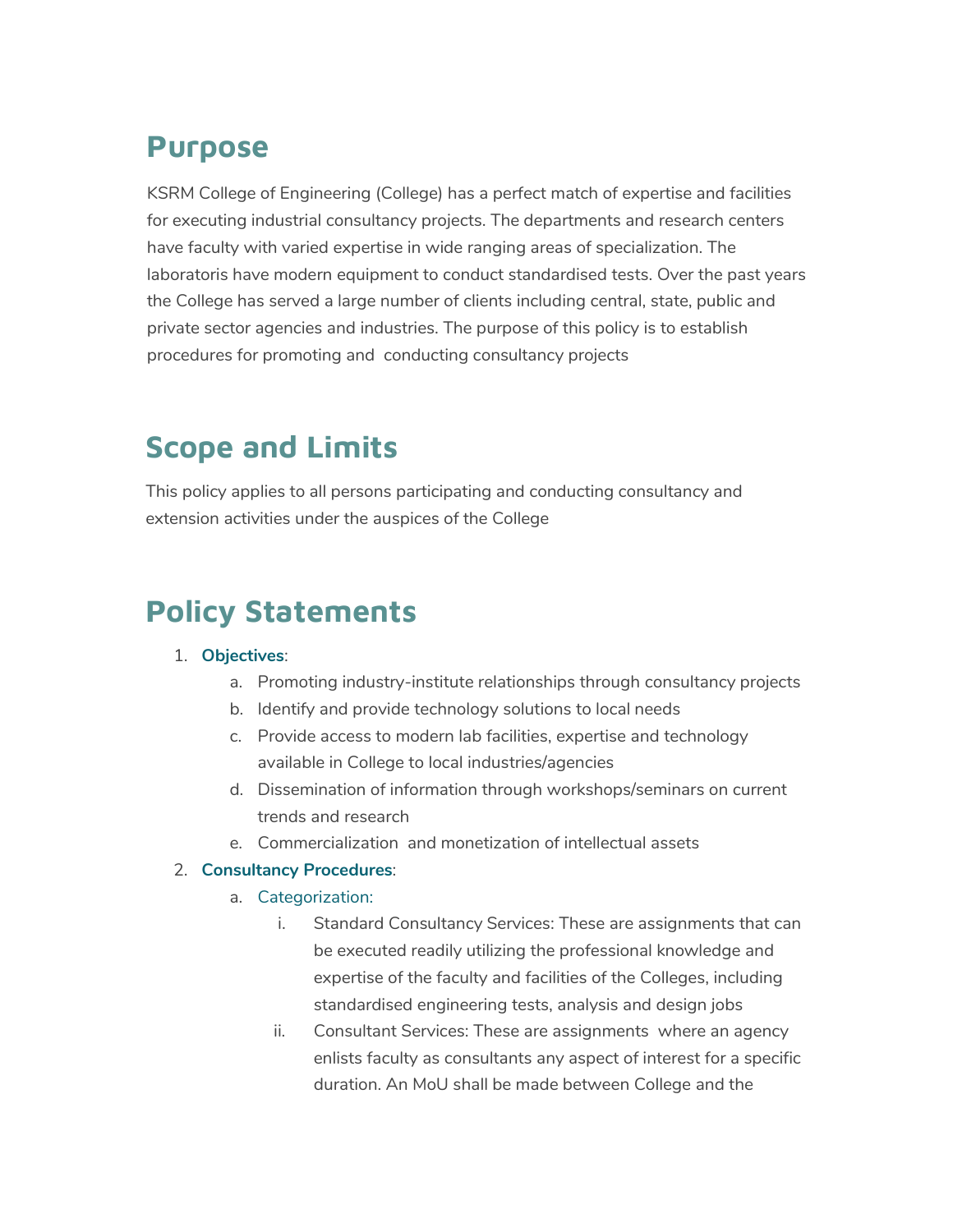agency towards fulfilling the requirements of job. The MoU shall describe scope of work, tenure and the fees

iii. Project Consultancy Services: These are project-level assignments where a team of faculty work on the job. An MoU shall be made between College and the agency towards fulfilling the requirements of job. The MoU shall describe scope of work, timelines and the fees

#### b. Administration Procedures:

- i. As of now, the consultancy activity shall be managed at department level by its corresponding Head of Department
- ii. Each department shall have its set up for consultancy activities
- iii. Departments only are authorized to accept consultancy assignments. Individuals shall not take assignments directly
- iv. Head of Department shall allocate consultancy works to faculty of corresponding department following a transparent procedure
- v. Departments shall maintain records of consultancy jobs including technical and financial records
- c. Financial Procedures:
	- i. Departments are authorized to publish catalogue of standardised tests and consulting fees. The College Academic Council shall approve the fees
	- ii. Consulting fees shall be charged based on type of job. For Standard Consultancy Services, the catalogue rates shall be applicable. For Consultant and Project Consultancy Services, the fees shall be as per MoU of the job
	- iii. Departments are authorized to meet essential expenses from consultancy fees. Record of all expenses shall be maintained

#### d. Income Distribution Procedures:

- i. Income from consulting fees shall be distributed among all participants including College, management, faculty and staff
- ii. Income shall be distributed at every six month intervals starting from January of every year
- iii. For Standard Consultancy Services, the income shall be distributed as follows:
	- 1. Expenses shall be deducted to arrive at net distributable income
	- 2. Net distributable income is shared among participants as: